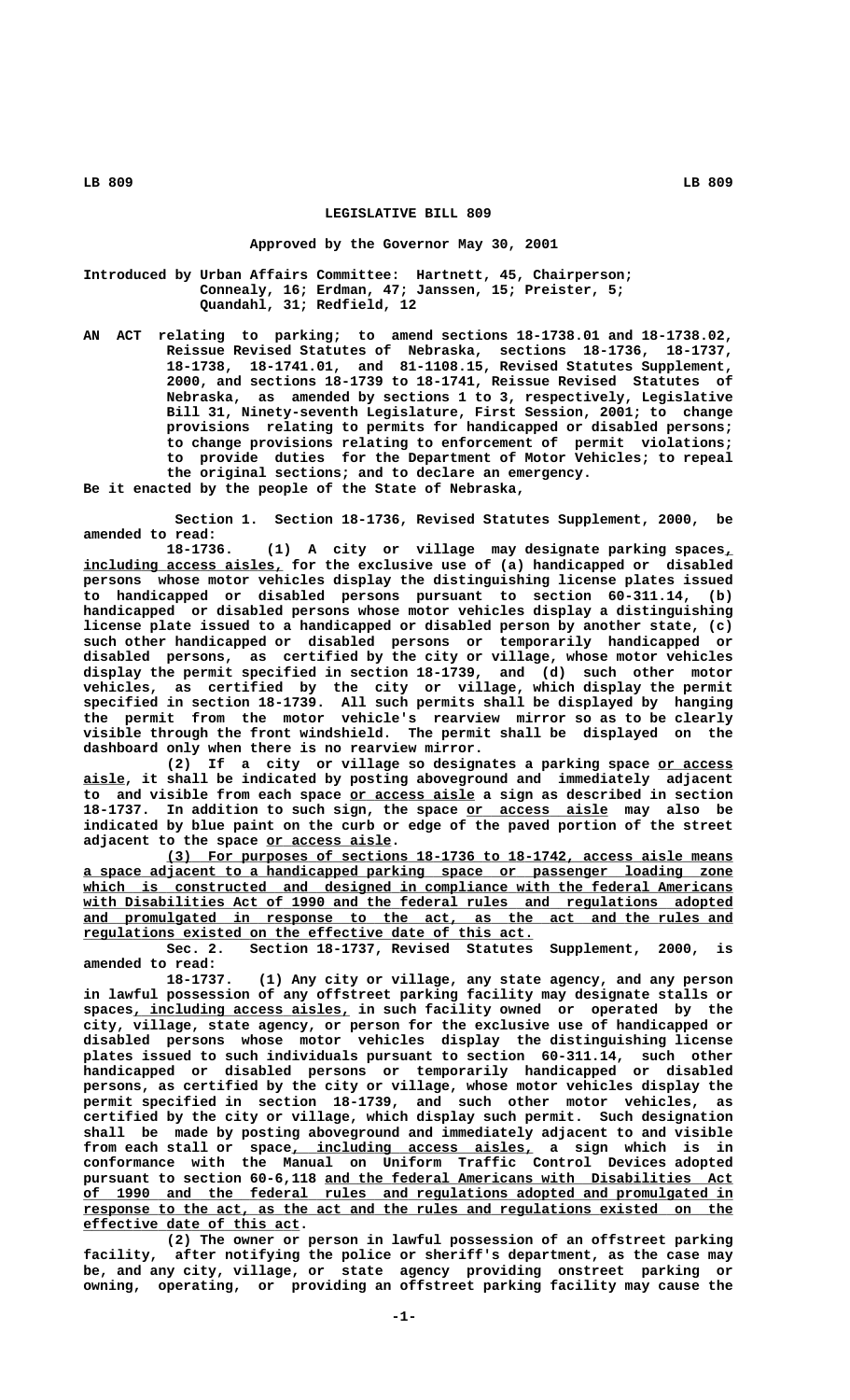**\_\_\_\_\_\_\_\_\_\_\_\_\_\_\_\_\_\_\_\_\_\_\_\_\_\_\_\_\_\_ removal, from a stall or space, including access aisles, designated exclusively for handicapped or disabled persons or temporarily handicapped or disabled persons or motor vehicles for the transportation of handicapped or disabled persons or temporarily handicapped or disabled persons, of any vehicle not displaying the proper permit or the distinguishing license plates specified in this section if there is posted aboveground and immediately adjacent to and visible from such stall or space, including access aisles, a \_\_\_\_\_\_\_\_\_\_\_\_\_\_\_\_\_\_\_\_\_\_\_\_\_\_\_**

 **zone.** (3) A person who parks a vehicle in any onstreet parking space or  **\_\_\_\_\_\_\_\_\_\_\_\_ access aisle which has been designated exclusively for handicapped or disabled persons or temporarily handicapped or disabled persons or motor vehicles for the transportation of handicapped or disabled persons or temporarily handicapped or disabled persons, or in any so exclusively designated parking \_\_\_\_\_\_\_\_\_\_\_\_\_\_\_\_\_ space or access aisle in any offstreet parking facility, without properly displaying the proper permit or when the handicapped or disabled person to whom or for whom, as the case may be, the license plate or permit is issued will not enter or exit the vehicle while it is parked in the designated space \_\_\_\_\_\_\_\_\_\_\_\_\_\_\_ or access aisle shall be guilty of a handicapped parking infraction as defined in section 18-1741.01 and shall be subject to the penalties and procedures set forth in sections 18-1741.01 to 18-1741.07. The display on a motor vehicle of a distinguishing license plate or permit issued to a handicapped or disabled person by and under the duly constituted authority of another state shall constitute a full and complete defense in any action for a handicapped parking infraction as defined in section 18-1741.01. If the identity of the person who parked the vehicle in violation of this section cannot be readily determined, the owner or person in whose name the vehicle is registered shall be held prima facie responsible for such violation and shall be guilty and subject to the penalties and procedures described in this section. In the case of a privately owned offstreet parking facility, a city or village shall not require the owner or person in lawful possession of such facility to inform the city or village of a violation of this section prior to the city or village issuing the violator a handicapped parking infraction citation.**

**sign which clearly and conspicuously states the area so designated as a tow-in**

**(4) For purposes of this section and section 18-1741.01, state agency means any division, department, board, bureau, commission, or agency of the State of Nebraska created by the Constitution of Nebraska or established by act of the Legislature, including the University of Nebraska and the Nebraska state colleges, when the entity owns, leases, controls, or manages property which includes offstreet parking facilities.**

**Sec. 3. Section 18-1738, Revised Statutes Supplement, 2000, is amended to read:**

**18-1738. (1) The clerk of any city of the primary class, first class, or second class or village shall, or the county clerk or designated \_\_\_\_\_\_\_\_\_\_\_\_\_\_\_\_\_\_\_\_\_\_\_\_\_\_\_\_\_\_\_\_\_\_\_ county official pursuant to section 23-186 or the Department of Motor Vehicles may, take an application from a handicapped or disabled person or temporarily handicapped or disabled person or his or her parent, legal guardian, or foster parent for a permit which will entitle the holder thereof or a person driving a motor vehicle for the purpose of transporting such holder to park in those** spaces <u>or access aisles</u> provided for by sections 18-1736 to 18-1741 when the **holder of the permit will enter or exit the motor vehicle while it is parked** in such spaces <u>or access aisles</u>. For purposes of this section, the **handicapped or disabled person or temporarily handicapped or disabled person shall be considered the holder of the permit.**

(2) For the purpose purposes of sections 18-1736 to 18-1741, **handicapped or disabled person shall mean any individual with a severe visual or physical impairment which limits personal mobility and results in an inability to travel unassisted more than two hundred feet without the use of a wheelchair, crutch, walker, or prosthetic, orthotic, or other assistant device, any individual whose personal mobility is limited as a result of respiratory problems, any individual who has a cardiac condition to the extent that his or her functional limitations are classified in severity as being Class III or Class IV, according to standards set by the American Heart Association, and any individual who has permanently lost all or substantially all the use of one or more limbs. Temporarily handicapped or disabled person shall mean any handicapped or disabled person whose personal mobility is expected to be limited in such manner for no longer than one year.**

**(3) A person applying for a permit or for the renewal of a permit shall complete an application, shall provide proof of identity, and shall submit a completed medical form containing the statutory criteria for qualification and signed by a physician, physician assistant, or advanced practice registered nurse certifying that the person who will be the holder meets the definition of handicapped or disabled person or temporarily**

 **LB 809 LB 809**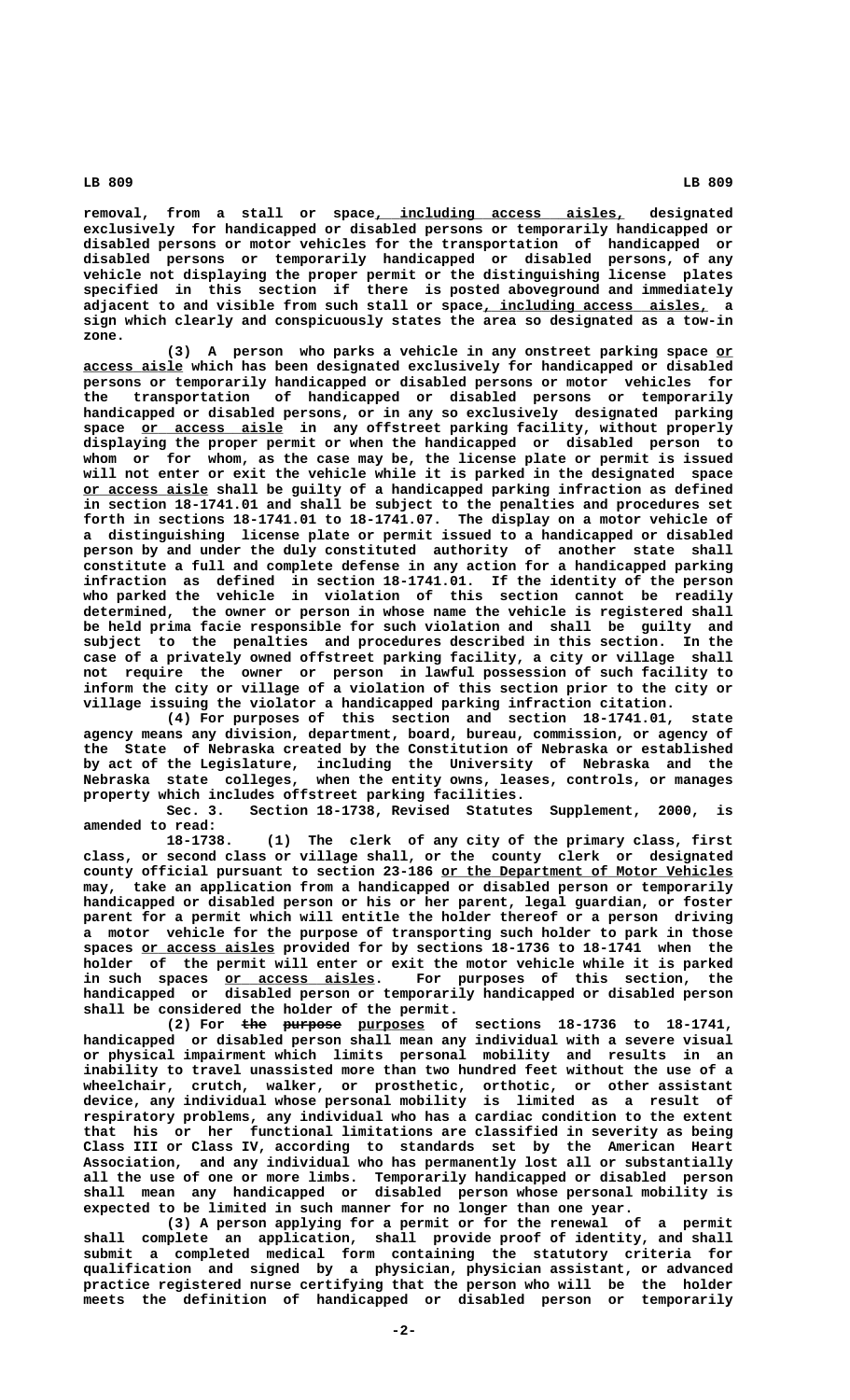handicapped or disabled person. No applicant shall be required to provide his  **\_\_\_\_\_\_\_\_\_\_\_\_\_\_\_\_\_\_\_\_\_\_\_\_\_\_\_\_\_\_\_\_ or her social security number. In the case of a temporarily handicapped or disabled person, the certifying physician, physician assistant, or advanced practice registered nurse shall indicate the estimated date of recovery or that the temporary handicap or disability will continue for a period of six months, whichever is less. A person may hold only one permit under this section and may hold either a permit under this section or a permit under section 18-1738.01, but not both. The Department of Motor Vehicles shall** provide applications and medical forms **official. The application form shall contain information listing the legal uses of the permit and that the permit is not transferable, is to be used by the party to whom issued or for the motor vehicle for which it is issued, is not to be altered or reproduced, and is to be used only when a handicapped or disabled person or a temporarily handicapped or disabled person will enter or** exit the motor vehicle while it is parked in a designated parking space or **access aisle. It shall The application form shall provide space for the \_\_\_\_\_\_\_\_\_\_\_\_\_ —— ————— \_\_\_\_\_\_\_\_\_\_\_\_\_\_\_\_\_\_\_\_\_\_\_\_\_\_\_\_\_\_\_\_\_\_\_\_\_\_\_\_\_\_\_\_\_\_\_\_\_ \_\_\_\_\_\_\_\_\_\_\_\_\_\_\_\_\_\_\_\_\_\_\_\_\_\_\_\_\_\_\_\_\_\_\_\_\_\_\_\_\_\_\_\_\_\_\_\_\_\_\_\_\_\_\_\_\_\_\_\_\_\_\_\_\_\_\_\_\_\_\_\_\_\_\_\_\_\_ applicant to sign a statement that he or she is aware of his or her rights, \_\_\_\_\_\_\_\_\_\_\_\_\_\_\_\_\_\_\_\_\_\_\_\_\_\_\_\_\_\_\_\_\_\_\_\_\_\_\_\_\_\_\_\_\_\_\_\_\_\_\_\_\_\_\_\_\_\_\_\_\_\_\_\_\_\_\_\_\_\_\_\_\_\_\_\_\_\_ duties, and responsibilities with regard to the use and possession of a** handicapped or disabled parking permit and the penalties provided by law for  **\_\_\_\_\_\_\_\_\_\_\_\_\_\_\_\_\_\_\_\_\_\_\_\_\_\_\_\_\_\_\_\_\_\_\_\_\_\_\_\_\_\_\_\_\_\_\_\_\_\_\_\_\_\_\_\_\_\_\_\_\_\_\_\_\_\_\_\_\_ handicapped parking infractions. The application form shall also indicate that those convicted of handicapped parking infractions shall be subject to**  $s$ uspension of the permit for six months<u>.</u> <del>and possible fines.</del> A copy of the **completed application form shall be given to each applicant. Before a permit is issued, the department shall enter all information required in the manner prescribed by section 18-1739. The clerk or designated county official shall submit to the department the name, address, and license number of all persons** applying for a permit pursuant to this section. An application for the  **\_\_\_\_\_\_\_\_\_\_\_\_\_\_\_\_\_\_\_\_\_\_\_\_\_\_\_\_\_\_\_\_\_\_\_\_\_\_\_\_\_\_\_\_\_\_\_\_\_\_\_\_\_\_\_\_\_\_\_\_\_\_\_\_\_\_\_\_\_\_\_\_\_\_\_\_\_\_ renewal of a permit under this section may be filed within thirty days prior \_\_\_\_\_\_\_\_\_\_\_\_\_\_\_\_\_\_\_\_\_\_\_\_\_\_\_\_\_\_\_\_\_\_\_\_\_\_\_\_\_\_\_\_\_\_\_\_\_\_\_\_\_\_\_\_\_\_\_\_\_\_\_\_\_\_\_\_\_\_\_\_\_\_\_\_\_\_ to the expiration of the permit. The existing permit shall be invalid upon \_\_\_\_\_\_\_\_\_\_\_\_\_\_\_\_\_\_\_\_\_\_\_\_\_\_\_\_\_\_\_\_\_\_\_\_\_\_\_\_\_\_\_\_\_\_\_\_\_\_\_\_\_\_\_\_\_\_\_\_\_\_\_\_\_\_\_\_\_\_\_\_\_\_\_\_\_\_ receipt of the new permit. Following the receipt of the application and its \_\_\_\_\_\_\_\_\_\_\_\_\_\_\_\_\_\_\_\_\_\_\_\_\_\_\_\_\_\_\_\_\_\_\_\_\_\_\_\_\_\_\_\_\_\_\_\_\_\_\_\_\_\_\_\_\_\_\_\_\_\_\_\_\_\_\_\_\_\_\_\_\_\_\_\_\_\_ processing, the Department of Motor Vehicles shall deliver each individual \_\_\_\_\_\_\_\_\_\_\_\_\_\_\_\_\_\_\_\_\_\_\_\_\_\_\_\_\_\_\_\_\_\_\_\_\_\_\_\_\_\_\_\_\_\_\_\_\_\_\_\_\_\_\_\_\_\_\_\_\_\_\_\_\_\_\_\_\_\_\_\_\_\_\_\_\_\_ renewed permit to the applicant in person or by first-class United States**  $main$ , postage prepaid, as circumstances permit, except that renewed permits  $shall$  not be issued sooner than ten days prior to the date of expiration.

**(4) The Department of Motor Vehicles, upon receipt from the clerk or designated county official of a completed application form and completed medical form from an applicant for a handicapped parking permit under this section, shall verify that the applicant qualifies for such permit and, if so,** shall issue the same by mailing the permit to the applicant at the address provided on the application delivering the permit to the applicant in person  **\_\_\_\_\_\_\_\_\_\_\_\_\_\_\_\_\_\_\_\_\_\_\_\_\_\_\_\_\_\_\_\_\_\_\_\_\_\_\_\_\_\_\_\_\_\_\_\_\_\_\_\_\_\_\_\_\_\_\_\_\_\_\_\_\_\_\_\_\_\_\_\_\_\_\_\_\_\_ or by first-class United States mail, postage prepaid, as circumstances permit.** Upon issuing such permit, the department shall mail a copy of the permitholder's completed application form and completed medical form with the **permit number** provide the basic issuing data to the clerk or designated county official of the city or county where the permitholder resides or, if  $differential$  who originally accepted  $point$  of  $differential$  who originally accepted  **the application.**

**Sec. 4. Section 18-1738.01, Reissue Revised Statutes of Nebraska,**

**is amended to read: <u>(1)</u>** The clerk of any city of the primary class, first **class, or second class or village shall, or the county clerk or designated \_\_\_\_\_\_\_\_\_\_\_\_\_\_\_\_\_\_\_\_\_\_\_\_\_\_\_\_\_\_\_\_\_\_\_ county official pursuant to section 23-186 or the Department of Motor Vehicles may, take an application from any person for a motor vehicle permit which will entitle the holder thereof or a person driving the motor vehicle for the purpose of transporting handicapped or disabled persons or temporarily handicapped or disabled persons to park in those spaces or access aisles \_\_\_\_\_\_\_\_\_\_\_\_\_\_\_\_ provided for by sections 18-1736 to 18-1741 if the motor vehicle is used primarily for the transportation of handicapped or disabled persons or temporarily handicapped or disabled persons. Such parking permit shall be used only when the motor vehicle for which it was issued is being used for the transportation of a handicapped or disabled person or temporarily handicapped or disabled person and such person will enter or exit the motor vehicle while \_\_\_\_\_\_\_\_\_\_\_\_\_\_\_\_ it is parked in such designated spaces or access aisles.**

 **\_\_\_ (2) A person applying for a permit or for the renewal of a permit pursuant to this section shall apply for a permit for each motor vehicle used for the transportation of handicapped or disabled persons or temporarily handicapped or disabled persons, shall complete such forms as are provided to the clerk or designated county official by the Department of Motor Vehicles,** and shall demonstrate to the clerk or designated county official or the  **\_\_\_\_\_\_\_\_\_\_ department that each such motor vehicle is used primarily for the transportation of handicapped or disabled persons or temporarily handicapped or disabled persons. The application form shall contain information listing**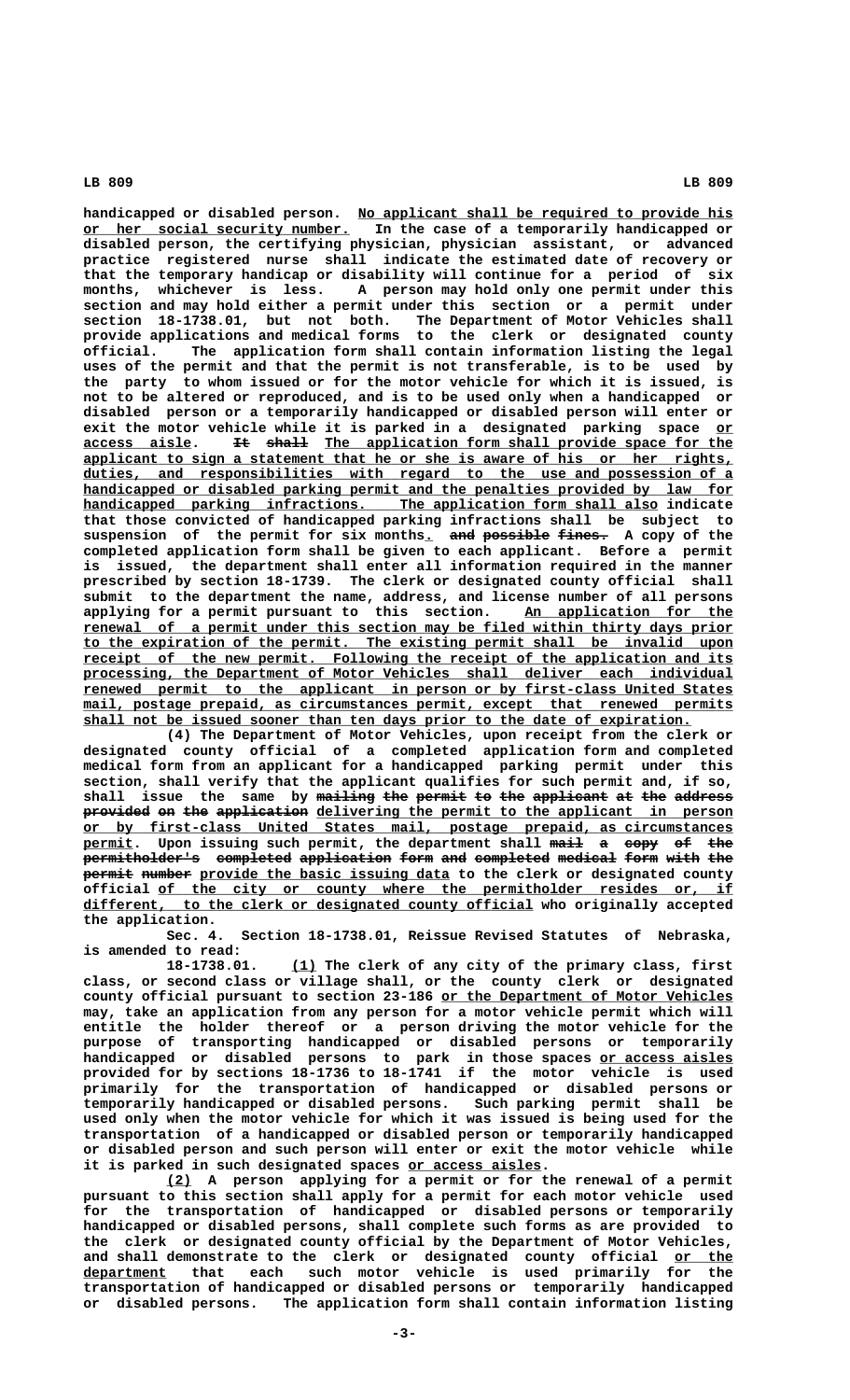**the legal uses of the permit and that the permit is not transferable, is to be used by the party to whom issued or for the motor vehicle for which it is issued, is not to be altered or reproduced, and is to be used only when a handicapped or disabled person or a temporarily handicapped or disabled person will enter or exit the motor vehicle while it is parked in a designated** parking space <u>or access aisle</u>. It shall The application form shall provide  **\_\_\_\_\_\_\_\_\_\_\_\_\_\_\_\_\_\_\_\_\_\_\_\_\_\_\_\_\_\_\_\_\_\_\_\_\_\_\_\_\_\_\_\_\_\_\_\_\_\_\_\_\_\_\_\_\_\_\_\_\_\_\_\_\_\_\_\_\_\_\_\_\_\_\_\_\_\_ space for the applicant to sign a statement that he or she is aware of his or \_\_\_\_\_\_\_\_\_\_\_\_\_\_\_\_\_\_\_\_\_\_\_\_\_\_\_\_\_\_\_\_\_\_\_\_\_\_\_\_\_\_\_\_\_\_\_\_\_\_\_\_\_\_\_\_\_\_\_\_\_\_\_\_\_\_\_\_\_\_\_\_\_\_\_\_\_\_ her rights, duties, and responsibilities with regard to the use and possession \_\_\_\_\_\_\_\_\_\_\_\_\_\_\_\_\_\_\_\_\_\_\_\_\_\_\_\_\_\_\_\_\_\_\_\_\_\_\_\_\_\_\_\_\_\_\_\_\_\_\_\_\_\_\_\_\_\_\_\_\_\_\_\_\_\_\_\_\_\_\_\_\_\_\_\_\_\_ of a handicapped or disabled parking permit and the penalties provided by law \_\_\_\_\_\_\_\_\_\_\_\_\_\_\_\_\_\_\_\_\_\_\_\_\_\_\_\_\_\_\_\_\_\_\_\_\_\_\_\_\_\_\_\_\_\_\_\_\_\_\_\_\_\_\_\_\_\_\_\_\_\_\_\_\_\_\_\_\_ for handicapped parking infractions. The application form shall also indicate that those convicted of handicapped parking infractions shall be subject to** suspension of the permit for six months. and possible fines. A copy of the **completed application form shall be given to each applicant. No more than one such permit shall be issued for each motor vehicle. A person may hold either a permit under this section or a permit under section 18-1738, but not both. \_\_\_\_\_\_\_\_\_\_\_\_\_\_\_\_\_\_\_\_\_\_\_\_\_\_\_\_\_\_\_\_\_\_\_\_\_\_\_\_\_\_\_\_\_\_\_\_\_\_\_\_\_\_\_\_\_\_\_\_\_\_\_\_\_\_\_\_\_\_\_\_\_\_\_\_\_\_ An application for the renewal of a permit under this section may be filed** within thirty days prior to the expiration of the permit. The existing permit  **\_\_\_\_\_\_\_\_\_\_\_\_\_\_\_\_\_\_\_\_\_\_\_\_\_\_\_\_\_\_\_\_\_\_\_\_\_\_\_\_\_\_\_\_\_\_\_\_\_\_\_\_\_\_\_\_\_\_\_\_\_\_\_\_\_\_\_\_\_\_\_\_\_\_\_\_\_\_ shall be invalid upon receipt of the new permit. Following the receipt of the \_\_\_\_\_\_\_\_\_\_\_\_\_\_\_\_\_\_\_\_\_\_\_\_\_\_\_\_\_\_\_\_\_\_\_\_\_\_\_\_\_\_\_\_\_\_\_\_\_\_\_\_\_\_\_\_\_\_\_\_\_\_\_\_\_\_\_\_\_\_\_\_\_\_\_\_\_\_ application and its processing, the Department of Motor Vehicles shall deliver \_\_\_\_\_\_\_\_\_\_\_\_\_\_\_\_\_\_\_\_\_\_\_\_\_\_\_\_\_\_\_\_\_\_\_\_\_\_\_\_\_\_\_\_\_\_\_\_\_\_\_\_\_\_\_\_\_\_\_\_\_\_\_\_\_\_\_\_\_\_\_\_\_\_\_\_\_\_ each individual renewed permit to the applicant in person or by first-class \_\_\_\_\_\_\_\_\_\_\_\_\_\_\_\_\_\_\_\_\_\_\_\_\_\_\_\_\_\_\_\_\_\_\_\_\_\_\_\_\_\_\_\_\_\_\_\_\_\_\_\_\_\_\_\_\_\_\_\_\_\_\_\_\_\_\_\_\_\_\_\_\_\_\_\_\_\_ United States mail, postage prepaid, as circumstances permit, except that \_\_\_\_\_\_\_\_\_\_\_\_\_\_\_\_\_\_\_\_\_\_\_\_\_\_\_\_\_\_\_\_\_\_\_\_\_\_\_\_\_\_\_\_\_\_\_\_\_\_\_\_\_\_\_\_\_\_\_\_\_\_\_\_\_\_\_\_\_\_\_\_\_\_\_\_\_\_ renewed permits shall not be issued sooner than ten days prior to the date of expiration. \_\_\_\_\_\_\_\_\_\_\_**

 **\_\_\_ (3) The department, upon receipt from the clerk or designated county official of a completed application form with necessary accompanying certifications, shall verify that the applicant qualifies for a permit under** this section and, if so, shall issue the same by mailing the permit to the **applicant at the address provided for the applicant on the application ————————— —— ——— ——————— ———————— ——— ——— ————————— —— ——— ——————————— \_\_\_\_\_\_\_\_\_\_\_\_\_\_\_\_\_\_\_\_\_\_\_\_\_\_\_\_\_\_\_\_\_\_\_\_\_\_\_\_\_\_\_\_\_\_\_\_\_\_\_\_\_\_\_\_\_\_\_\_\_\_\_\_\_\_\_\_\_\_\_\_\_\_\_\_\_\_ delivering the permit to the applicant in person or by first-class United \_\_\_\_\_\_\_\_\_\_\_\_\_\_\_\_\_\_\_\_\_\_\_\_\_\_\_\_\_\_\_\_\_\_\_\_\_\_\_\_\_\_\_\_\_\_\_\_\_\_\_\_\_ States mail, postage prepaid, as circumstances permit. Before such permit is issued, the department shall enter all information required in the manner prescribed by section 18-1739. The clerk or designated county official shall submit to the department the name, address, and license number of all persons** applying for a permit pursuant to this section. Upon issuing such permit, the  **\_\_\_\_\_\_\_\_\_\_\_\_\_\_\_\_\_\_\_\_\_\_\_\_\_\_\_\_\_\_\_\_\_\_\_\_\_\_\_\_\_\_\_\_\_\_\_\_\_\_\_\_\_\_\_\_\_\_\_\_\_\_\_\_\_\_\_\_\_\_\_\_\_\_\_\_\_\_ department shall provide the basic issuing data to the clerk or designated** county official of the city or county where the permitholder resides or, if  **\_\_\_\_\_\_\_\_\_\_\_\_\_\_\_\_\_\_\_\_\_\_\_\_\_\_\_\_\_\_\_\_\_\_\_\_\_\_\_\_\_\_\_\_\_\_\_\_\_\_\_\_\_\_\_\_\_\_\_\_\_\_\_\_\_\_\_\_\_\_\_\_\_\_\_\_\_\_ different, to the clerk or designated county official who originally accepted** the application.<br>Sec. 5.

Section 18-1738.02, Reissue Revised Statutes of Nebraska, **is amended to read:**

**18-1738.02. Any person applying for a permit pursuant to section 18-1738 or 18-1738.01 shall apply for such permit to the city clerk, village clerk, county clerk, or designated county official pursuant to section 23-186, of the city, village, or county within which the applying individual resides \_\_\_\_\_\_\_\_\_\_\_\_\_\_\_\_\_\_\_\_\_\_\_\_\_\_\_\_\_\_\_\_\_\_\_\_\_\_ or to the Department of Motor Vehicles. If such person does not reside within a city or village and the county clerk or designated county official does not issue permits, the person shall make application to the city clerk or village clerk of the city or village located nearest to his or her place of residence,\_ \_\_ —— to or the county clerk or designated county official of any neighboring county \_\_\_\_\_\_\_\_\_\_\_\_\_\_\_\_\_\_\_\_\_\_ who issues such permits, or to the department. No city clerk, village clerk,** county clerk,  $e$  designated county official, or department employee shall **accept the application for a permit pursuant to section 18-1738 or 18-1738.01 of any person making application contrary to the provisions of this section.**

**Sec. 6. Section 18-1739, Reissue Revised Statutes of Nebraska, as amended by section 1, Legislative Bill 31, Ninety-seventh Legislature, First Session, 2001, is amended to read:**

**18-1739. (1) The permit to be issued pursuant to section 18-1738 or 18-1738.01 shall be constructed of a durable plastic designed to resist normal wear or fading for the term of the permit's issuance and printed so as to minimize the possibility of alteration following issuance. The permit shall be of a design, size, configuration, color, and construction and contain such information as specified in the rules and regulations adopted and promulgated by the United States Department of Transportation in the Uniform System for Parking for Persons with Disabilities, 23 C.F.R. part 1235, as such** regulations existed on <del>the effective date of this act</del> the effective date of  **this act. \_\_\_\_\_\_\_\_**

**(2) In addition to the requirements of subsection (1) of this \_\_\_\_\_\_\_\_\_\_\_\_\_\_\_\_\_\_\_\_\_\_\_\_\_\_ section, the permit shall show the expiration date and such identifying information with regard to the handicapped or disabled person or temporarily handicapped or disabled person to whom it is issued as is necessary to the enforcement of sections 18-1736 to 18-1741.07 as determined by the Department \_\_\_\_\_\_\_\_\_\_\_\_\_\_\_\_\_\_\_\_\_\_\_\_\_\_\_\_\_\_\_\_\_\_\_\_\_\_\_\_\_\_\_\_\_\_\_\_\_\_\_\_\_\_\_\_\_ of Motor Vehicles. The expiration date information shall be distinctively**

 **-4-**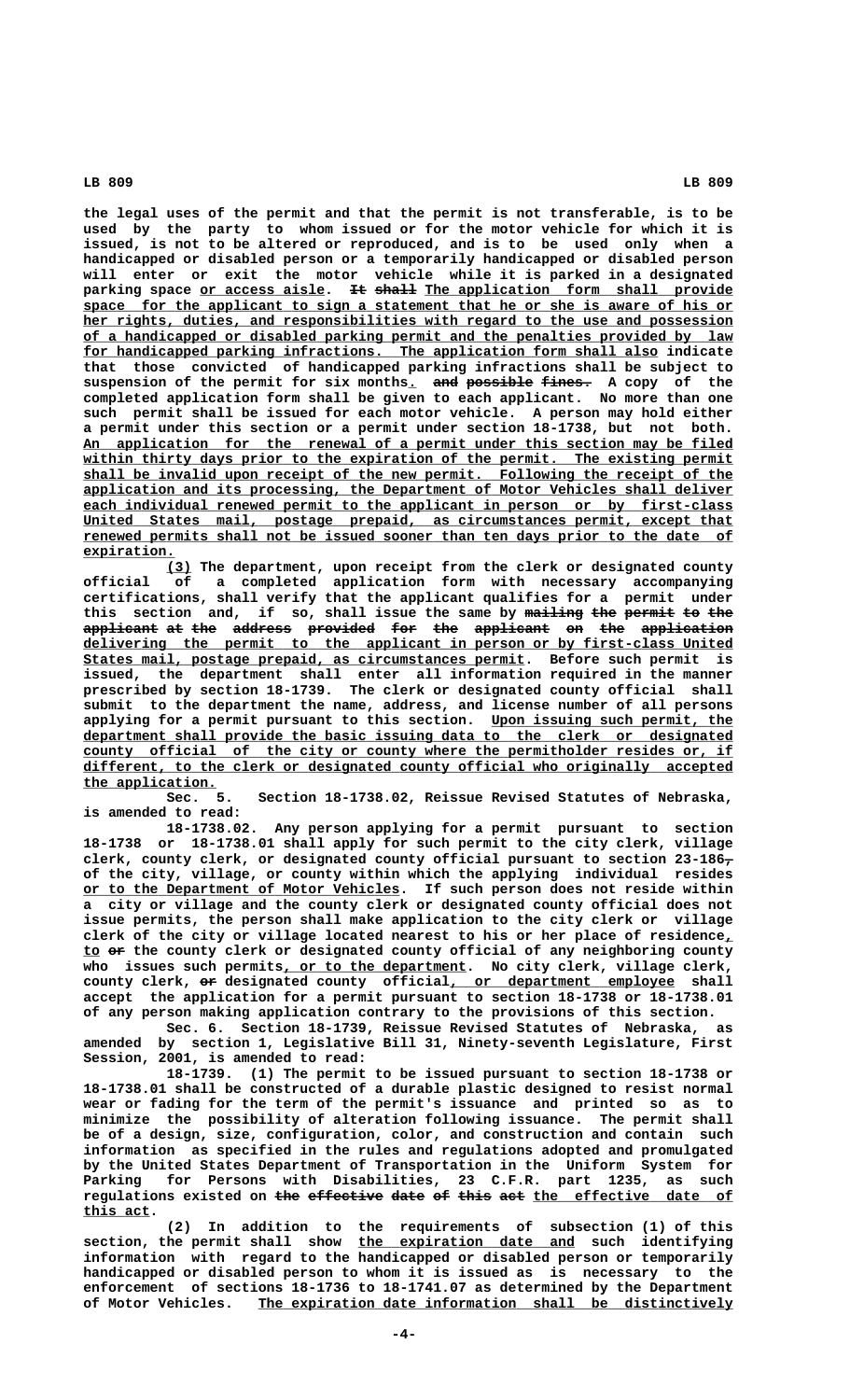**\_\_\_\_\_\_\_\_\_\_\_\_\_\_\_\_\_\_\_\_\_\_\_\_\_\_\_\_\_\_\_\_\_\_\_\_\_\_\_\_\_\_\_\_\_\_\_\_\_\_\_\_\_\_\_\_\_\_\_\_\_\_\_\_\_\_\_\_\_\_\_\_\_\_\_\_\_\_ color-coded so as to identify by color the year in which the permit is due to expire. \_\_\_\_\_\_\_**

**(3) No permit shall be issued to any person or for any motor vehicle if any parking permit has been issued to such person or for such motor vehicle and such permit has been suspended pursuant to section 18-1741. At the expiration of such suspension, a permit may be renewed in the manner provided for renewal in sections 18-1738, 18-1738.01, and 18-1740.**

**(4) A duplicate permit may be provided without cost if the original permit is destroyed, lost, or stolen. Such duplicate permit shall be issued in the same manner as the original permit, except that a newly completed medical form need not be provided if a completed medical form submitted at the time of the most recent application for a permit or its renewal is on file** with the clerk or designated county official <u>or the Department of Motor</u>  **\_\_\_\_\_\_\_\_ Vehicles. A duplicate permit shall be valid for the remainder of the period for which the original permit was issued.**

**Sec. 7. Section 18-1740, Reissue Revised Statutes of Nebraska, as amended by section 2, Legislative Bill 31, Ninety-seventh Legislature, First Session, 2001, is amended to read:**

**18-1740. (1) All permanently issued permits for handicapped or disabled parking authorized by sections 18-1736 to 18-1741.07 shall be issued for a period ending on September 30 of the third year after the date of** issuance and shall expire on that date<sub>1</sub>  $\tau$  except that an application for the renewal of a permit filed with the issuing eity or village elerk or designated **county official within thirty days after the date of its expiration shall be —————— ———————— —————— —————— ———— ————— ——— ———— —— ——— —————————— ————— ——**  $\overline{{\rm{deemed}}}$  to have been filed prior to the date of its expiration. The possession of an expired but otherwise valid handicapped parking permit within thirty **days after the date of its expiration shall serve as a full and complete ———— ————— ——— ———— —— ——— —————————— ————— ————— —— — ———— ——— ———————** defense in any action for a handicapped parking infraction resulting from the absence of a handicapped parking permit arising during that thirty-day period.

**(2) All permits authorized under sections 18-1736 to 18-1741.07 for temporarily handicapped or disabled parking shall be issued for a period ending not more than six months after the date of issuance but may be renewed one time for a period not to exceed six months. For the renewal period, there shall be submitted an additional application with proof of a handicap or disability.**

**Sec. 8. Section 18-1741, Reissue Revised Statutes of Nebraska, as amended by section 3, Legislative Bill 31, Ninety-seventh Legislature, First Session, 2001, is amended to read:**

**18-1741. Permits issued under sections 18-1736 to 18-1741 shall not be transferable and shall be used only by the party to whom issued or for the motor vehicle for which issued and only for the purpose for which it is issued. No person shall alter or reproduce in any manner a permit issued pursuant to section 18-1738 or 18-1738.01. No person shall knowingly hold more than one permit or knowingly provide false information on an application** for a permit issued pursuant to such sections. No person who is not the  **\_\_\_\_\_\_\_\_\_\_\_\_\_\_\_\_\_\_\_\_\_\_\_\_\_\_\_\_\_\_\_\_\_\_\_\_\_\_\_\_\_\_\_\_\_\_\_\_\_\_\_\_\_\_\_\_\_\_\_\_\_\_\_\_\_\_\_\_\_\_\_\_\_\_\_\_\_\_ holder of a handicapped or disabled parking permit issued to him or her as a \_\_\_\_\_\_\_\_\_\_\_\_\_\_\_\_\_\_\_\_\_\_\_\_\_\_\_\_\_\_\_\_\_\_\_\_\_\_\_\_\_\_\_\_\_\_\_\_\_\_\_\_\_\_\_\_\_\_\_\_\_\_\_\_\_\_\_\_\_\_\_\_\_\_\_\_\_\_ handicapped or disabled person shall display a handicapped or disabled parking** permit and park in a space or access aisle designated for the exclusive use of  **\_\_\_\_\_\_\_\_\_\_\_\_\_\_\_\_\_\_\_\_\_\_\_\_\_\_\_\_\_\_\_\_\_\_\_\_\_\_\_\_\_\_\_\_\_\_\_\_\_\_\_\_\_\_\_\_\_\_\_\_\_\_\_\_\_\_\_\_\_\_\_\_\_\_\_\_\_\_ a handicapped or disabled person. No person who is the holder of a** handicapped or disabled parking permit issued for the use of such person when  **\_\_\_\_\_\_\_\_\_\_\_\_\_\_\_\_\_\_\_\_\_\_\_\_\_\_\_\_\_\_\_\_\_\_\_\_\_\_\_\_\_\_\_\_\_\_\_\_\_\_\_\_\_\_\_\_\_\_\_\_\_\_\_\_\_\_\_\_\_\_\_\_\_\_\_\_\_\_ transporting a handicapped or disabled person shall display his or her \_\_\_\_\_\_\_\_\_\_\_\_\_\_\_\_\_\_\_\_\_\_\_\_\_\_\_\_\_\_\_\_\_\_\_\_\_\_\_\_\_\_\_\_\_\_\_\_\_\_\_\_\_\_\_\_\_\_\_\_\_\_\_\_\_\_\_\_\_\_\_\_\_\_\_\_\_\_ handicapped or disabled parking permit and park in a space or access aisle \_\_\_\_\_\_\_\_\_\_\_\_\_\_\_\_\_\_\_\_\_\_\_\_\_\_\_\_\_\_\_\_\_\_\_\_\_\_\_\_\_\_\_\_\_\_\_\_\_\_\_\_\_\_\_\_\_\_\_\_\_\_\_\_\_\_\_\_\_\_\_\_\_\_\_\_\_\_ designated for the exclusive use of a handicapped or disabled person unless a \_\_\_\_\_\_\_\_\_\_\_\_\_\_\_\_\_\_\_\_\_\_\_\_\_\_\_\_\_\_\_\_\_\_\_\_\_\_\_\_\_\_\_\_\_\_\_\_\_\_\_\_\_\_\_\_\_\_\_\_\_\_\_\_\_\_\_\_\_\_\_\_\_\_\_\_\_\_ handicapped or disabled person is actually in the vehicle displaying the** permit at the time it is parked, has left the vehicle while it was parked, and  **\_\_\_\_\_\_\_\_\_\_\_\_\_\_\_\_\_\_\_\_\_\_\_\_\_\_\_\_\_\_\_\_\_\_\_\_\_\_\_\_\_\_\_\_\_\_\_\_\_\_\_\_\_\_\_\_\_\_\_\_\_\_\_\_\_\_\_\_\_\_\_\_\_\_\_\_\_\_ will return to the vehicle before it leaves the designated space or access \_\_\_\_\_\_\_\_\_\_\_\_\_\_\_\_\_\_\_\_\_\_\_\_\_\_\_\_\_\_\_\_\_\_\_\_\_\_\_\_\_\_\_\_\_\_\_\_\_\_\_\_\_\_\_\_\_\_\_\_\_\_\_\_\_\_\_\_\_\_\_\_\_\_\_\_\_\_ aisle. No person who is not the holder of a handicapped or disabled parking** permit issued for use when a vehicle is transporting a handicapped or disabled  **\_\_\_\_\_\_\_\_\_\_\_\_\_\_\_\_\_\_\_\_\_\_\_\_\_\_\_\_\_\_\_\_\_\_\_\_\_\_\_\_\_\_\_\_\_\_\_\_\_\_\_\_\_\_\_\_\_\_\_\_\_\_\_\_\_\_\_\_\_\_\_\_\_\_\_\_\_\_ person shall display a handicapped or disabled parking permit and park in a \_\_\_\_\_\_\_\_\_\_\_\_\_\_\_\_\_\_\_\_\_\_\_\_\_\_\_\_\_\_\_\_\_\_\_\_\_\_\_\_\_\_\_\_\_\_\_\_\_\_\_\_\_\_\_\_\_\_\_\_\_\_\_\_\_\_\_\_\_\_\_\_\_\_\_\_\_\_ space or access aisle designated for the exclusive use of a handicapped or \_\_\_\_\_\_\_\_\_\_\_\_\_\_\_\_\_\_\_\_\_\_\_\_\_\_\_\_\_\_\_\_\_\_\_\_\_\_\_\_\_\_\_\_\_\_\_\_\_\_\_\_\_\_\_\_\_\_\_\_\_\_\_\_\_\_\_\_\_\_\_\_\_\_\_\_\_\_ disabled person unless a handicapped or disabled person is actually in the** vehicle displaying the permit at the time it is parked, has left the vehicle <u>while it was parked, and will return to the vehicle before it leaves the designated space or access aisle.</u> Any violation of this section shall designated space or access aisle.  **\_\_\_\_\_\_\_\_\_\_\_\_\_\_\_\_\_\_\_\_\_\_\_\_\_\_\_\_\_\_\_\_\_\_\_\_\_\_\_\_\_\_\_\_\_\_\_\_\_\_\_\_\_ constitute a handicapped parking infraction and shall be cause for suspension of such permit for a period of six months and such other punishment as may be provided by local ordinance. In addition, the trial court shall impose a fine of not more than two hundred fifty dollars which may be waived by the court if, at the time of sentencing, all handicapped parking permits issued to or in the possession of the offender are returned to the court. At the expiration of such six-month period, a suspended permit may be renewed in the manner provided for renewal in sections 18-1738, 18-1738.01, and 18-1740.**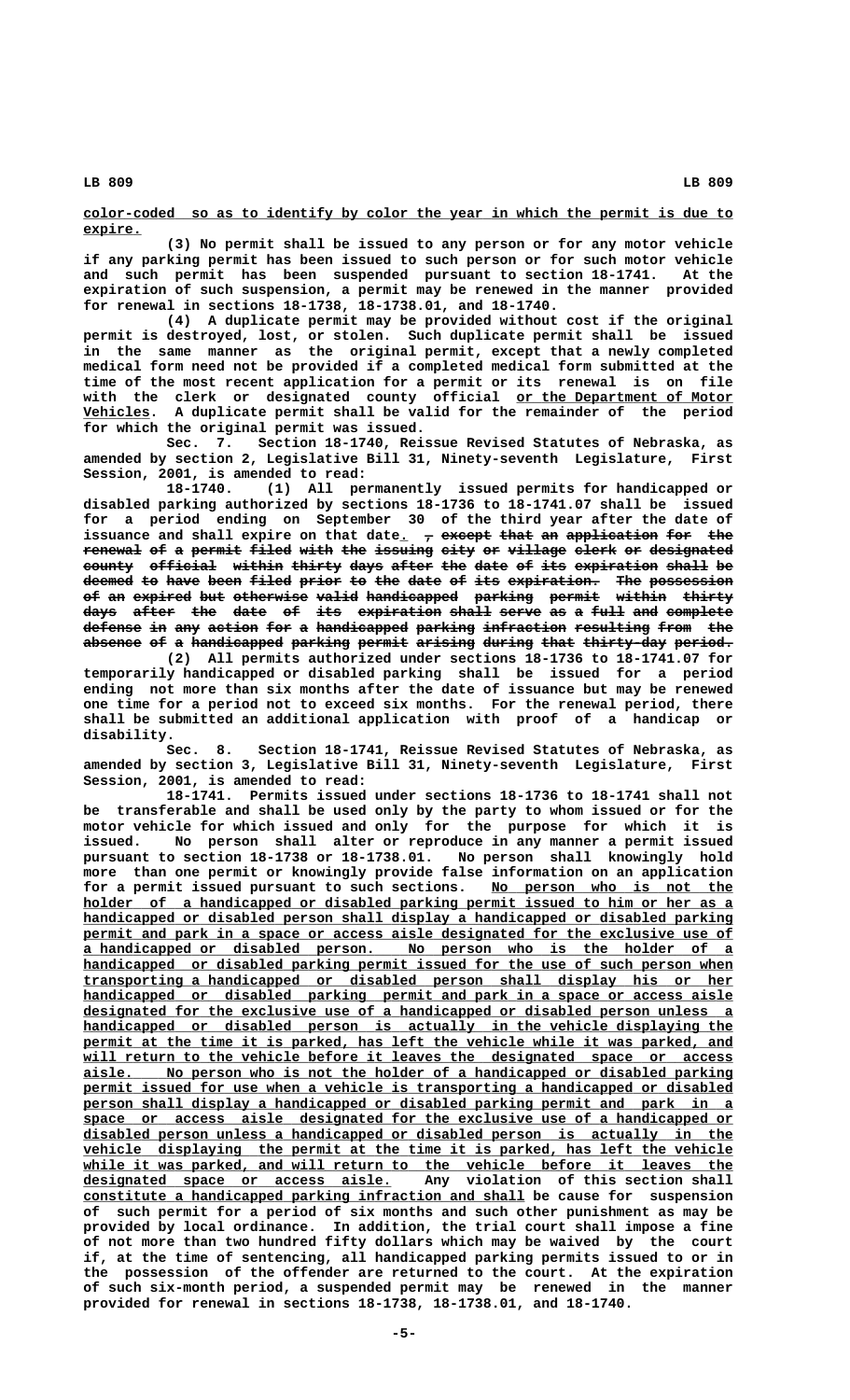**Sec. 9. Section 18-1741.01, Revised Statutes Supplement, 2000, is amended to read:**

**18-1741.01. (1) For purposes of sections 18-1741.01 to 18-1741.07,** handicapped parking infraction shall mean means the violation of any statute or ordinance regulating (a) the use of parking spaces<u>, including access</u>  $\frac{\texttt{aisles}}{\texttt{a}}$  designated for use by handicapped or disabled persons<u>,</u> <del>or</del> (b) <u>the</u>  **\_\_\_\_\_\_\_\_\_\_\_\_\_\_\_\_\_\_\_\_\_\_\_\_\_\_\_\_\_\_\_\_\_\_\_\_\_\_\_\_\_\_\_\_\_\_\_\_\_\_\_\_\_\_\_\_\_\_\_\_\_\_\_\_\_\_\_\_\_\_\_\_\_\_\_\_\_\_ unauthorized possession, use, or display of handicapped or disabled parking permits, or (c)** the obstruction of any wheelchair ramps constructed or created **in accordance and in conformity with the federal Americans with Disabilities** Act of 1990, as the act existed on the effective date of this act.

**(2) For any offense classified as a handicapped parking infraction, a handicapped parking citation may be issued by any peace officer or by any person designated by ordinance or resolution approved by a governing board of a county, city, or village to exercise the authority to issue a citation for any handicapped parking infraction. Such authorization shall be carried out in the manner specified in sections 18-1741.03 and 18-1741.04.**

**(3) A state agency as defined in section 18-1737 which owns, leases, controls, or manages state property on which public parking is allowed may enter into an agreement with the governing board of the county, city, or village in which the state property or any portion of it is located to allow the political subdivision to enforce sections 18-1736 to 18-1741.07 on such state property.**

**Sec. 10. Section 81-1108.15, Revised Statutes Supplement, 2000, is amended to read:**

**81-1108.15. (1) The division shall have the primary functions and responsibilities of statewide facilities planning, facilities construction, and facilities administration and shall adopt and promulgate rules and regulations to carry out this section.**

**(2) Facilities planning shall include the following responsibilities and duties:**

**(a) To maintain utilization records of all state-owned, state-occupied, and vacant facilities;**

**(b) To coordinate comprehensive capital facilities planning;**

**(c) To define and review program statements based on space utilization standards;**

**(d) To prepare or review planning and construction documents;**

**(e) To develop and maintain time-cost schedules for capital construction projects;**

**(f) To assist the Governor and the Legislative Fiscal Analyst in the preparation of the capital construction budget recommendations;**

**(g) To maintain a complete inventory of all state-owned, state-occupied, and vacant sites and structures and to review the proposals for naming such sites and structures;**

**(h) To determine space needs of all state agencies and establish space-allocation standards; and**

**(i) To cause a state comprehensive capital facilities plan to be developed.**

**(3) Facilities construction shall include the following powers and duties:**

**(a) To maintain close contact with and inspections of each project so as to assure execution of time-cost schedules and efficient contract performance if such project's total design and construction cost is more than fifty thousand dollars;**

**(b) To perform final acceptance inspections and evaluations; and**

**(c) To coordinate all change or modification orders and progress payment orders.**

**(4) Facilities administration shall include the following powers and duties:**

**(a) To serve as state leasing administrator or agent for all facilities to be leased for use by the state and for all state-owned facilities to be rented to state agencies or other parties subject to section 81-1108.22. The division shall remit the proceeds from any rentals of state-owned facilities to the State Treasurer for credit to the State Building Revolving Fund and the Building Renewal Allocation Fund;**

**(b) To provide all maintenance, repairs, custodial duties, security, and administration for all buildings and grounds owned or leased by the State of Nebraska except as provided in subsection (5) of this section;**

**(c) To procure and manage office space and assign the remaining office space after the Executive Board of the Legislative Council has made its determination pursuant to subsection (1) of section 81-1108.21;**

**(d) To be responsible for adequate parking and the designation of** parking stalls or spaces<u>, including access aisles,</u> in offstreet parking

 **LB 809 LB 809**